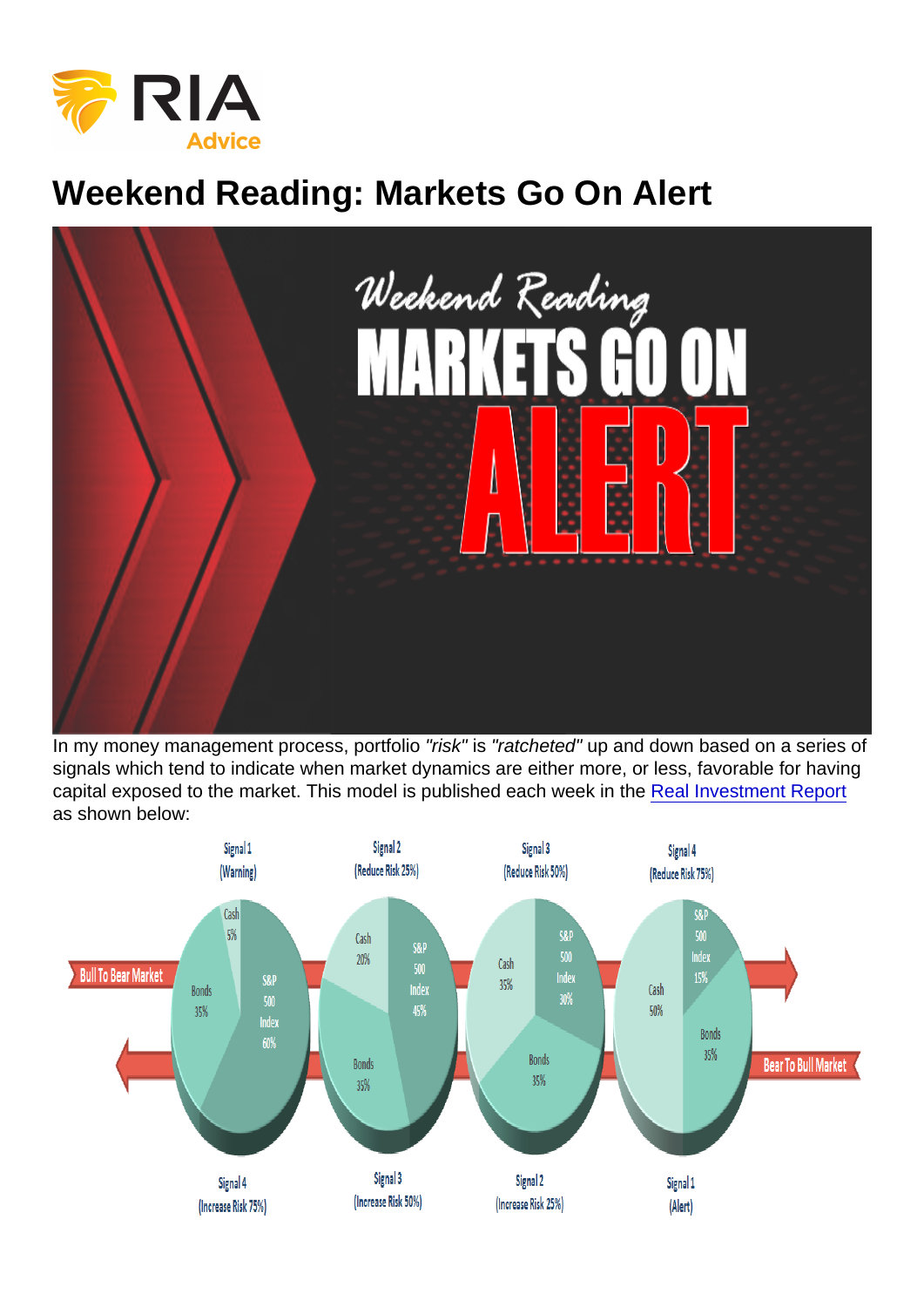As you will notice, portfolios NEVER reach 100% cash levels. The reason is purely psychological. Once individuals go to 100% cash, it is extremely hard to re-enter back into the markets. I learned this lesson in February 2009 when I wrote the article "8-Reasons For A Bull Market" which stated:

"Any weakness next week will most likely warrant a push down to 800 for first support and then the November lows of 750.?? We believe that these lows will hold although we are aware that if the market doesn?t get 'it' together soon further weakness could show itself.?We are cautious here and still holding on to a lot of cash waiting for some signal that the market is making a turn for the short term to the better. March, April, and May tend to be fairly strong months for the market and any 'real' assistance next week for homeowners could push the markets higher. A move above 900 will be a signal for a move higher in the markets.

Of course, the market bottomed on March 9th at 666 and never looked back as over \$33 Trillion in various bailouts, workouts, subsidies, and QE followed. However, when the markets bounced above 900, suggesting it was time to re-enter the market, I faced extremely tough resistance from clients. I learned maintaining a small slug of exposure, which can be completely hedged, it?becomes far easier to add to an existing position as improvement can already be seen.? So, why do I bring this up? Because the market has now tripped the first signal as shown above, and below, sending a warning that further weakness could ensue. With the first signal registered, combined with a break of the 50-dma, it puts us on ware signal-1 alert."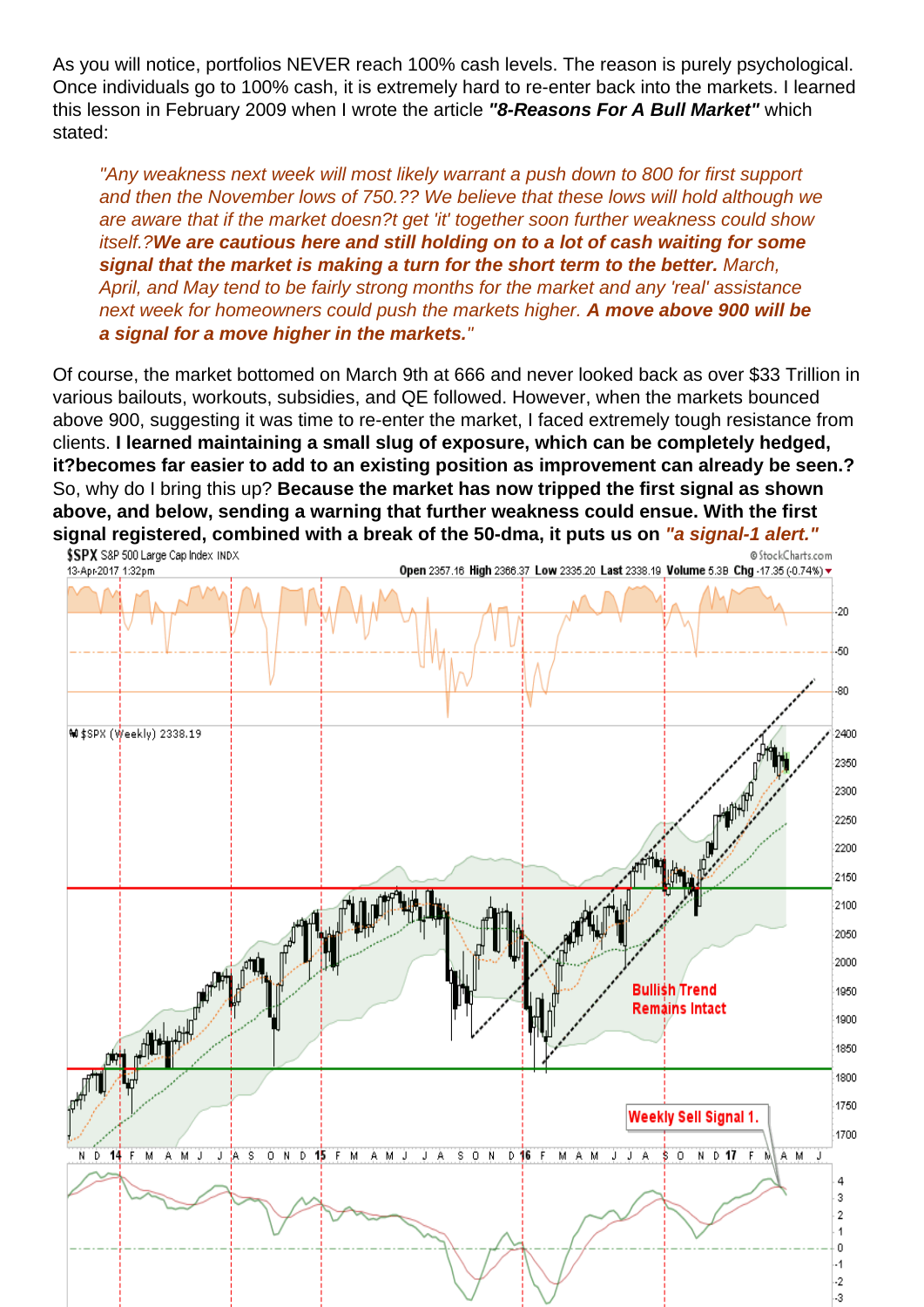With portfolios already hedged, as we added a lot of bond and interest rate sensitive holdings back in January, there is no action to take currently. This is why, for now, it is only an "alert" that something more important is developing. The bullish trend remains intact, and the two primary s ignals (2 & 3), ?which would initiate further equity reductions, remain on "buy signals" currently. With the markets getting oversold and "bearish" sentiment increasing on a short-term basis, it is quite likely the markets will rally next week. It is the success or failure of that rally attempt that will dictate what happens next. However, as noted by the "red vertical" lines above, previous weekly "sell" signals have typically devolved into more substantial declines.

#### Pay attention....things are getting interesting.

In the meantime, here are some things to read over the long Easter weekend.

## Trump/Fed/Economy

- If An Electorate Falls In The Forest... ?[by Danielle DiMartino-Booth via Money Strong](http://dimartinobooth.com/electorate-falls-forest-voice-heard/)
- 3-Precursors Of '08 Crisis Repeating Now ?[by Nomi Prins via Daily Reckoning](https://dailyreckoning.com/political-noise-cant-drown-out-russias-potential/)
- Prepare For The Reversal Of The Trump Trade [by James Rickards via Daily Reckoning](https://dailyreckoning.com/prepare-for-trump-trade-reversal/)
- Fed Communicating A Recession Is Imminent ?by Chris Hamilton via Econimica
- WTF! Trump Flips On 5-Core Campaign Promises? [by Tyler Durden via Zero Hedge](http://www.zerohedge.com/news/2017-04-12/trump-flips-five-core-key-campaign-promises-under-24-hours)
- The Stunning Gap Between Sentiment & Certainty? [by Paul Vigna via WSJ](https://blogs.wsj.com/moneybeat/2017/03/28/the-gap-between-sentiment-and-certainty-is-stunning/)
- Federal Reserve's Recovery Playbook ?[by Gubb via Gubbmint Cheese](http://gubbmintcheese.blogspot.ca/2017/04/the-federal-reserves-recovery-playbook.html)
- Trump's Wall Street Faction Starting To Win Him Over ?[by Bob Bryan via BI](http://www.businessinsider.com/wall-street-gary-cohn-trump-steve-bannon-2017-4)
- Economy Stuck In Near Zero World? [by Justin Wolfers via NYT](https://www.nytimes.com/2017/04/07/upshot/the-economy-may-be-stuck-in-a-near-zero-world.html?_r=0)
- Trump Should Dump Goldman Guys On Taxes? by Tho Bishop via ARC
- Fiscal Reality Test For Republicans? [by Nouriel Roubini via Project Syndicate](https://www.project-syndicate.org/commentary/trump-republicans-tax-reform-failure-by-nouriel-roubini-2017-04)
- Reflation? Not Really, Yields Going To 1% [?by Ivan Martchev via MarketWatch](http://www.marketwatch.com/story/what-trump-reflation-trade-why-10-year-treasury-yields-still-could-drop-to-1-by-2021-2017-04-08)
- 4-Reasons To Worry About The Economy ?[by Simon Constable via US News](http://money.usnews.com/investing/articles/2017-04-11/4-reasons-to-be-worried-about-the-economy?ct=t(Selected_recent_stories4_10_2017)&mc_cid=4b272ead6d&mc_eid=b402bc5e35)
- How The Fed Snuck Billions Into The Economy? [by John Crudele via New York Post](http://nypost.com/2017/04/11/how-the-fed-snuck-billions-of-dollars-into-the-economy/)
- Yields Paying Little Attention To Yellen [?by Jeffrey Snider via Alhambra Partners](http://www.alhambrapartners.com/2017/04/07/who-carries-the-burden-of-proof/)

### Illusion Of Liquidity

#### **Markets**

- American's Most Optimistic About Stocks In 20-Years? [by Vince Golle via Bloomberg](https://www.bloomberg.com/news/articles/2017-03-28/american-household-optimism-about-stocks-at-17-year-high-chart)
- Expensive Stocks & End Of Trump Trade [?by Akin Oyedele via BI](http://www.businessinsider.com/jeff-gundlach-webcast-slides-asset-allocation-april-2017-4)
- Gundlach: Stocks Are Expensive & Trump Trade Over ?[by Akin Oyedele via BI](http://www.businessinsider.com/jeff-gundlach-webcast-slides-asset-allocation-april-2017-4/#-1)
- Absence Of The Fear Of Loss? [by Doug Kass via Real Clear Markets](http://www.realclearmarkets.com/articles/2017/04/11/what_scares_me_is_the_absence_of_the_fear_of_loss_102629.html)
- Geopolitical Stresses Could Trip Up The Markets ?[by Ron Insana via CNBC](http://www.cnbc.com/2017/04/11/syria-strike-n-korea-could-push-wall-street-into-bear-market.html)
- No One Noticing This Big Red Flag [?by Howard Gold via MarketWatch](http://www.marketwatch.com/story/no-one-is-noticing-this-big-red-flag-for-the-stock-market-2017-04-12?mod=MW_story_top_stories)
- How Trump Market Ranks As He Reaches 100-Days ?[by Mark DeCambre via](http://www.marketwatch.com/story/how-the-trump-stock-market-ranks-as-he-approaches-his-100th-day-in-office-2017-04-12) **[MarketWatch](http://www.marketwatch.com/story/how-the-trump-stock-market-ranks-as-he-approaches-his-100th-day-in-office-2017-04-12)**
- Stock Market Priced For Too Much Hope [?by Bill Gross via Janus Capital](https://www.janus.com/insights/bill-gross-investment-outlook)
- What The Oldest Market Timing System Is Saying Now? [by Mark Hulbert via MarketWatch](http://www.marketwatch.com/story/heres-what-the-oldest-market-timing-system-in-stocks-is-saying-now-2017-04-13?mod=MW_story_top_stories)
- Bond Yields Follow Economic Data? [by Bryce Coward via GaveKal Capital](http://blog.knowledgeleaderscapital.com/?p=12987)